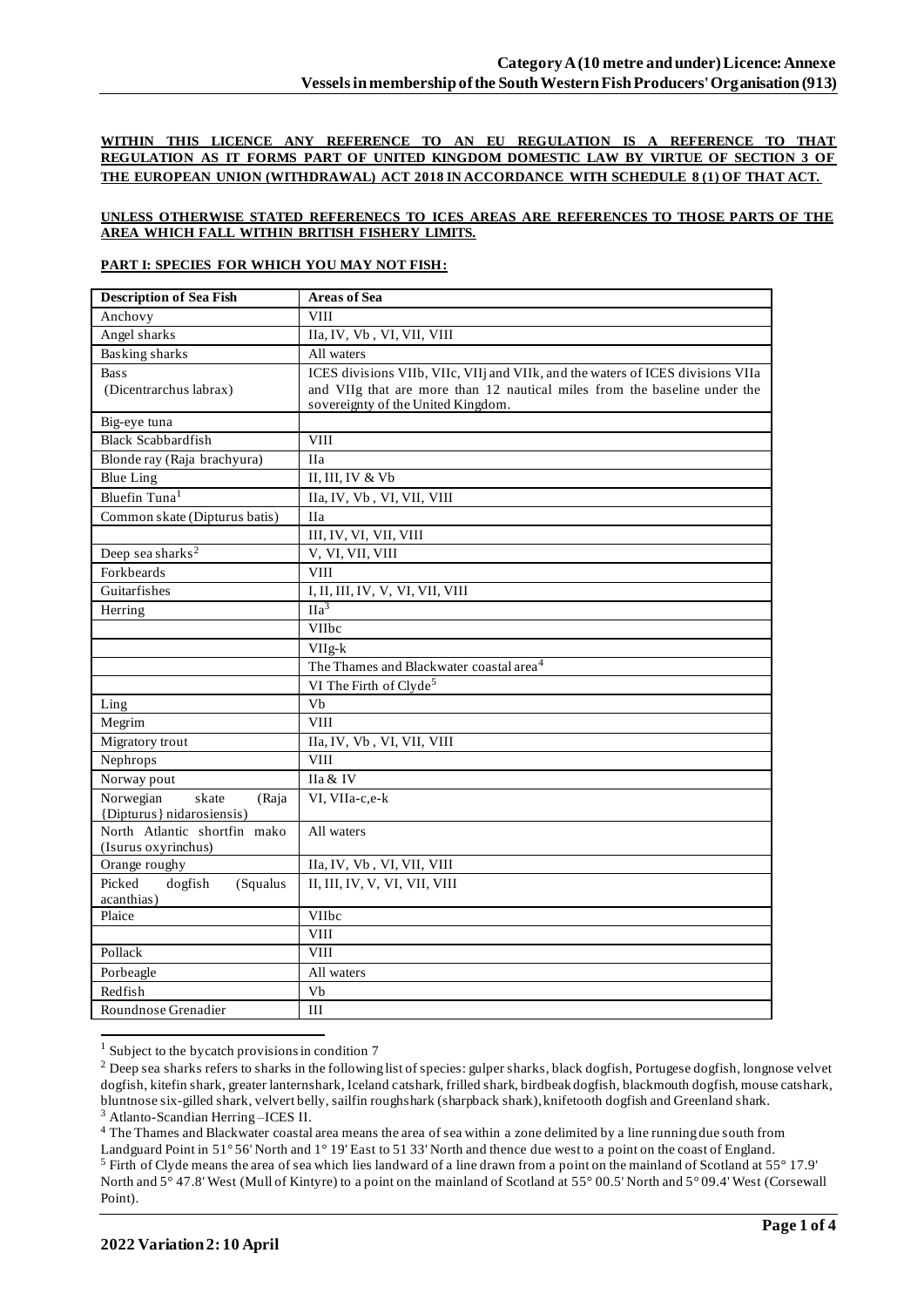## **Category A (10 metre and under) Licence: Annexe Vessels in membership of the South Western Fish Producers' Organisation (913)**

| Salmon                                       | IIa, IV, Vb, VI, VII, VIII                   |  |
|----------------------------------------------|----------------------------------------------|--|
| Sandeels                                     | Scottish Inshore Waters <sup>6</sup>         |  |
| <b>Skates and Rays</b>                       | <b>VIII</b>                                  |  |
| Small-eyed<br>(Raja<br>ray<br>microocellata) | IIa, IV, VIa, VIb, VIIa-c, VIIe and VIIh-k   |  |
| Smooth<br>lanternshark                       | IIa, IV                                      |  |
| (Etmopterus pusillus)                        |                                              |  |
|                                              | I, V, VI, VII, VIII                          |  |
| Sole                                         | <b>VIIbc</b>                                 |  |
|                                              | <b>VIII</b>                                  |  |
| Starry Ray (Amblyraja radiata)               | IIa, IIIa, IV, VIId                          |  |
| Thornback ray (Raja clavata)                 | <b>IIIa</b>                                  |  |
| Tope shark (Galeorhinus galeus)              | When taken with longlines in IIa, IV; and in |  |
|                                              | I, V, VI, VII, VIII                          |  |
| Undulate Ray (Raja undulata)                 | VI                                           |  |
| White sharks                                 | IIa, IV, Vb, VI, VII, VIII                   |  |
| White Skate (Rostroraja alba)                | VI, VII, VIII                                |  |
| Whiting                                      | <b>VIII</b>                                  |  |
|                                              |                                              |  |

# **SPECIES FOR WHICH YOU MAY NOT FISH CONTINUED**

| <b>SPECIES</b>         | <b>SEA AREAS</b>                                                              |
|------------------------|-------------------------------------------------------------------------------|
| Boarfish (Capros aper) | VI, VII, VIII                                                                 |
| Greater Silver Smelt   | Vb, VI, VII                                                                   |
| Ling                   | IV                                                                            |
|                        | VI, VIII                                                                      |
| Tusk                   | IV                                                                            |
|                        | Vb, VI, VII                                                                   |
| Mackerel               | IVa Flexibility box <sup>7</sup> (Seasonal closure 15th February – 31st July) |

| <b>DEEP SEA</b>           |              |
|---------------------------|--------------|
| <b>Black Scabbardfish</b> | Vb, VI, VII  |
| Blue Ling                 | IIa & IV     |
|                           | Vb, VI, VII  |
| Forkbeards                | Vb, VI & VII |
| Roundnose Grenadier       | Vb, VI, VII  |
|                           | VIII         |

### **PART II: QUOTA LIMITATIONS**

### **LICENCE HOLDERS ARE REMINDED THAT QUOTA LIMITS ARE IN LIVE WEIGHT.**

For the conversion factors that apply see the bottom of this Annexe.

| <b>TAC SPECIES</b>          | <b>SEA AREA</b> | <b>QUOTA LIMIT/ MONTH (UNLESS)</b><br><b>OTHERWISE STATED)</b> |
|-----------------------------|-----------------|----------------------------------------------------------------|
| <b>Greater Silver Smelt</b> | IIa, IV         | 0.1 tonne per trip                                             |
| Ling                        | Пa              | 0.1 tonne per trip                                             |
| Tusk                        | <b>IIa</b>      | 0.1 tonne per trip                                             |

<sup>&</sup>lt;sup>6</sup> "Scottish inshore waters" means the sea adjacent to the coast of Scotland and to the landward of a limit of 6 nautical miles from the baseline from which the territorial sea is measured, up to the mean high water mark of ordinary spring tides.

 $^7$  Mackerel caught in ICES Division IVa in the periods between 1 August and 15 February shall be recorded against the Western mackerel quota. All other catches of mackerel in ICES Division IVa shall be recorded against the North Sea mackerel quota and shall be subject to any quota limitations set out at **Part II** of this **Annex**.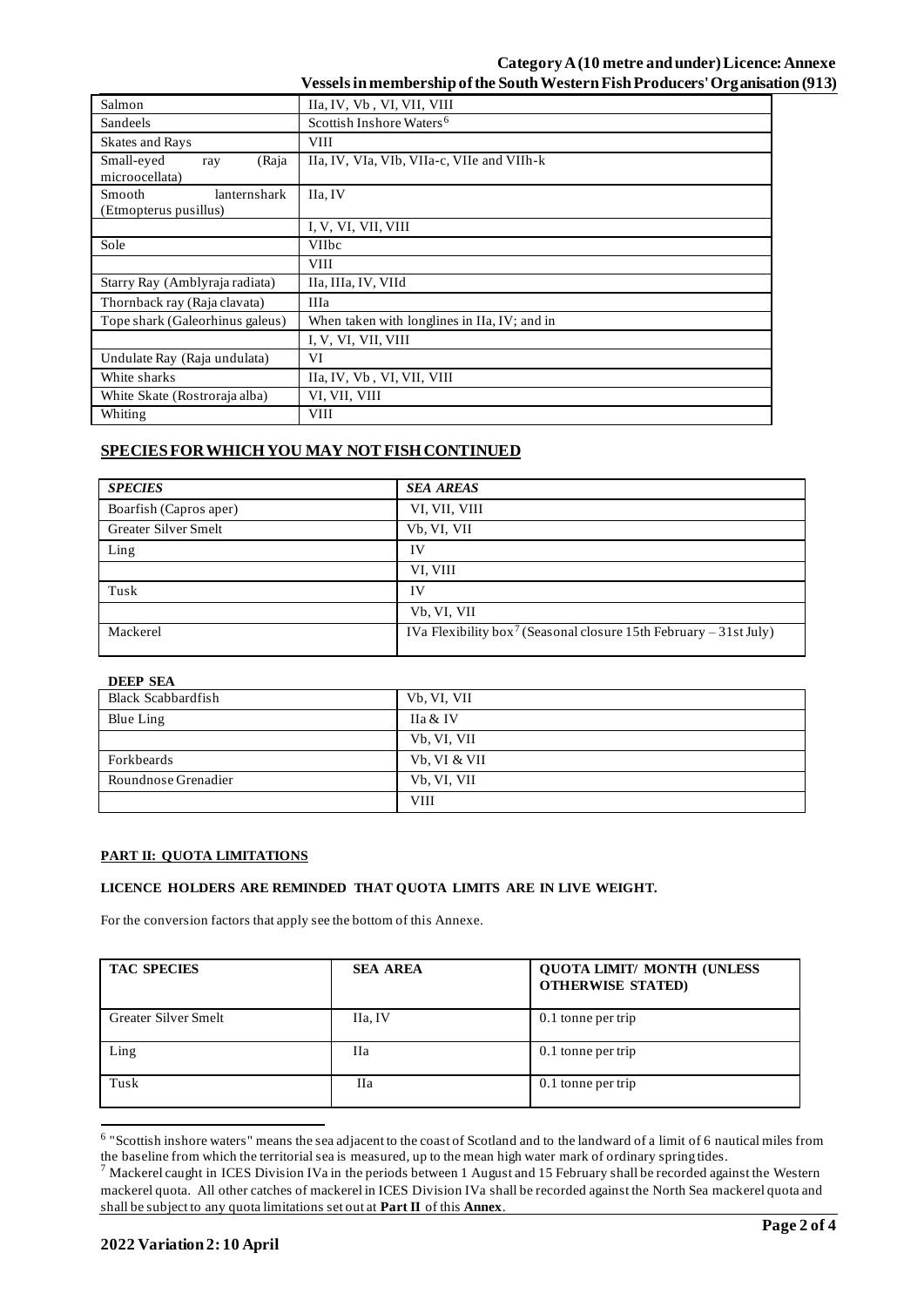|                                     |            | --         |
|-------------------------------------|------------|------------|
| Small-eyed ray (Raja microocellata) | $^7$ IIf-g | 1.5 tonnes |
|                                     |            |            |

| <b>DEEP-SEA SPECIES</b> | <b>SEA AREA</b>       |
|-------------------------|-----------------------|
| Alfonsinos              | IV, Vb, VI, VII, VIII |
| Black scabbardfish      | IIa, IV               |
| <b>Forkbeards</b>       | IIa, IV               |
| Red seabream            | VI, VII, VIII         |
| Roundnose grenadier     | IIa, IV               |

A quota limitation of **100kg per fishing trip** will apply, either singly or collectively, to the above deep-sea stocks in the sea areas described.

### **Live weight shall be calculated by multiplying landed weight by the conversion factors set out below**.

| <b>Species</b>              | Code       | Gutted | Gutted $&$<br>Headed | <b>Fillets</b> | Parts       |
|-----------------------------|------------|--------|----------------------|----------------|-------------|
| Anglerfish                  | ANF        | 1.22   | 3.0                  |                | $3.0^{8}$   |
| <b>Bass</b>                 | <b>BSE</b> | 1.125  |                      | 2.7            |             |
| <b>Blue Whiting</b>         | <b>WHB</b> | 1.15   |                      |                |             |
| <b>Brill</b>                | <b>BLL</b> | 1.09   | 2.7                  |                |             |
| $\mathrm{Cod}$              | <b>COD</b> | 1.17   | 1.7                  | 2.6            | $1.38^{9}$  |
| Conger Eel                  | <b>COE</b> | 1.125  |                      | 2.7            |             |
| Common Dab                  | DAB        | 1.11   | 1.39                 |                |             |
| Common Sole                 | SOL        | 1.04   |                      | 2.5            |             |
| Flounder                    | <b>FLE</b> | 1.08   |                      | 2.7            | $1.39^{10}$ |
| Greenland Halibut GHL       |            | 1.08   |                      |                |             |
| Halibut                     | <b>HAL</b> | 1.08   |                      | 2.7            |             |
| Haddock                     | <b>HAD</b> | 1.17   | 1.46                 | 2.6            |             |
| Hake                        | <b>HKE</b> | 1.11   | 1.4                  | 2.6            |             |
| Herring                     | <b>HER</b> | 1.12   | 1.19                 |                |             |
| Horse Mackerel              | <b>JAX</b> | 1.08   |                      |                |             |
| Lemon Sole                  | <b>LEM</b> | 1.05   |                      | 2.5            |             |
| Ling                        | <b>LIN</b> | 1.14   | 1.32                 | 2.64           | $2.8^{11}$  |
| Mackerel                    | <b>MAC</b> | 1.09   |                      |                |             |
| Megrims                     | <b>LEZ</b> | 1.06   |                      | 2.5            |             |
| Mullet                      | <b>MUL</b> | 1.125  |                      | 2.7            |             |
| Nephrops                    | <b>NEP</b> |        |                      |                | $3.0^{6}$   |
| Plaice                      | <b>PLE</b> | 1.05   | 1.39                 | 2.4            |             |
| Pollack                     | POL        | 1.17   | 1.36                 | 2.7            |             |
| Redfish                     | <b>RED</b> | 1.19   |                      |                |             |
| Red Mullet                  | MUR        | 1.125  |                      | 2.7            |             |
| Saithe                      | <b>POK</b> | 1.19   | 1.44                 | 2.9            |             |
| Skates & Rays <sup>12</sup> |            | 1.13   |                      |                | $2.09^{13}$ |
| Picked dogfish              | <b>DGS</b> | 1.35   |                      | 2.7            | $2.52^{8}$  |
| Tope                        | GAG        | 1.125  |                      |                |             |
| Turbot                      | TUR        | 1.09   |                      | 2.7            |             |
| Tusk                        | <b>USK</b> | 1.14   |                      |                |             |
| Whiting                     | WHG        | 1.18   | 1.41                 | 2.7            |             |
| Witch                       | <b>WIT</b> | 1.06   |                      | 2.7            |             |

<sup>8</sup> Tails

<sup>&</sup>lt;sup>9</sup> Headed

<sup>10</sup> Gutted, headed and skinned

<sup>&</sup>lt;sup>11</sup> Gutted and salted

<sup>&</sup>lt;sup>12</sup> Species specific codes and ID guides are available from your local fisheries office

 $13 \text{ Wings}$